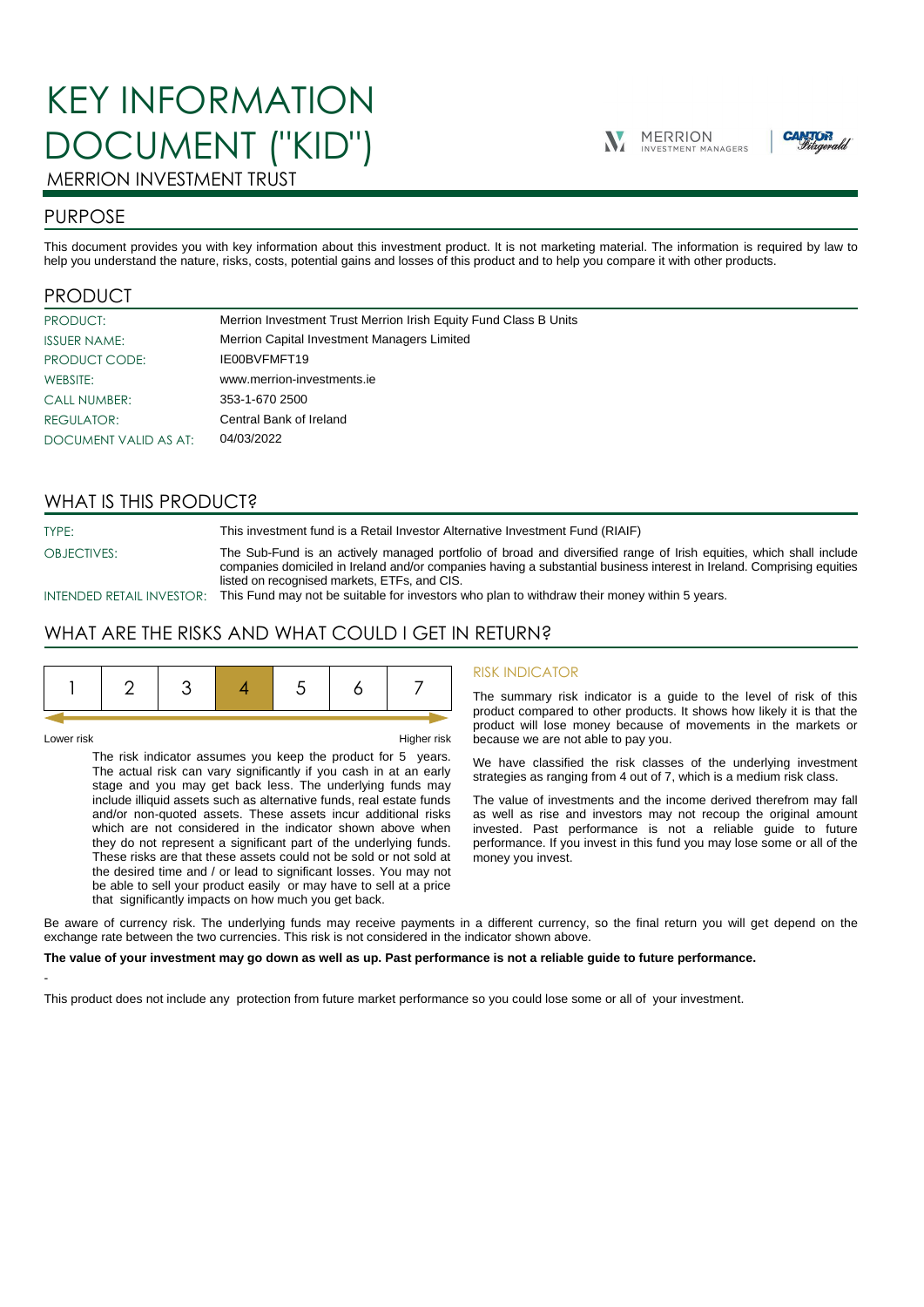#### PERFORMANCE SCENARIOS

Market developments in the future cannot be accurately predicted. The scenarios shown are only an indication of some of the possible outcomes based on recent returns. Actual returns could be lower.

#### INVESTMENT 10000 EUR

| <b>SURVIVAL SCENARIOS</b>  |                                     | 1 YEAR        | 3 YEARS       | 5 YEARS<br><i><b>IRECOMMENDED</b></i><br><b>HOLDING PERIOD)</b> |
|----------------------------|-------------------------------------|---------------|---------------|-----------------------------------------------------------------|
| STRESS SCENARIO            | What might you get back after costs | 1 082.05 EUR  | 4 548.85 EUR  | 3 503.04 EUR                                                    |
|                            | Average return each year            | $-89.18%$     | $-23.09%$     | $-18.92%$                                                       |
| UNFAVOURABLE SCENARIO      | What might you get back after costs | 8 166,68 EUR  | 7 514.54 EUR  | 7 327.3 EUR                                                     |
|                            | Average return each year            | $-18.33%$     | $-9.09%$      | $-6.03%$                                                        |
| <b>MODERATE SCENARIO</b>   | What might you get back after costs | 10 551.6 EUR  | 11 690.04 EUR | 12 951.31 EUR                                                   |
|                            | Average return each year            | 5.52%         | 5.34%         | 5.31%                                                           |
| <b>FAVOURABLE SCENARIO</b> | What might you get back after costs | 13 523.18 EUR | 18 039.21 EUR | 22 707.59 EUR                                                   |
|                            | Average return each year            | 35.23%        | 21.73%        | 17.82%                                                          |

This table shows the money you could get back over the recommended holding period, under different scenarios, assuming that you invest 10000 EUR.

The scenarios shown illustrate how your investment could perform. You can compare them with the scenarios of other products.

The scenarios presented are an estimate of future performance based on evidence from the past, and are not an exact indicator. What you get will vary depending on how the market performs and how long you keep the investment.

## WHAT HAPPENS IF MERRION CAPITAL INVESTMENT MANAGERS LIMITED IS UNABLE TO PAY OUT?

In the unlikely event of a default of the Manager (the manufacturer) – Merrion Capital Investment Managers Ltd.; the sub-fund employs an independent depositary (Northern Trust Fiduciary Services (Ireland) Limited) to hold and register the sub-funds' assets independent of the Manager. For further information on the depositary and the sub-fund structure, please refer to the Merrion Investment Trust Prospectus which can be found at: http://www.merrion-investments.ie/assets/riaifpros.pdf

## WHAT ARE THE COSTS?

#### COSTS OVER TIME

The Reduction in Yield (RIY) shows what impact the total costs you pay will have on the investment return you might get. The total costs take into account one-off, ongoing and incidental costs.

The amounts shown here are the cumulative costs of the product itself, for three different holding periods. They include potential early exit penalties. The figures assume you invest 10,000 EUR. The figures are estimates and may change in the future.

The person selling you or advising you about this product may charge you other costs. If so, this person will provide you with information about these costs, and show you the impact that all costs will have on your investment over time.

| INVESTMENT 10000 EUR            |                  | IF YOU CASH IN AFTER 1 YEAR IF YOU CASH IN AFTER 3 YEARS IF YOU CASH IN AFTER 5 YEARS |            |
|---------------------------------|------------------|---------------------------------------------------------------------------------------|------------|
| Total costs                     | <b>156.7 EUR</b> | 529.47 EUR                                                                            | 992.69 EUR |
| Impact on return (RIY) per year | 1.57%            | 1.57%                                                                                 | $1.57\%$   |

#### COMPOSITION OF COSTS

The table below shows:

\* The impact each year of the different types of costs on the investment return you might get at the end of the recommended holding period.

\* What the different cost categories mean.